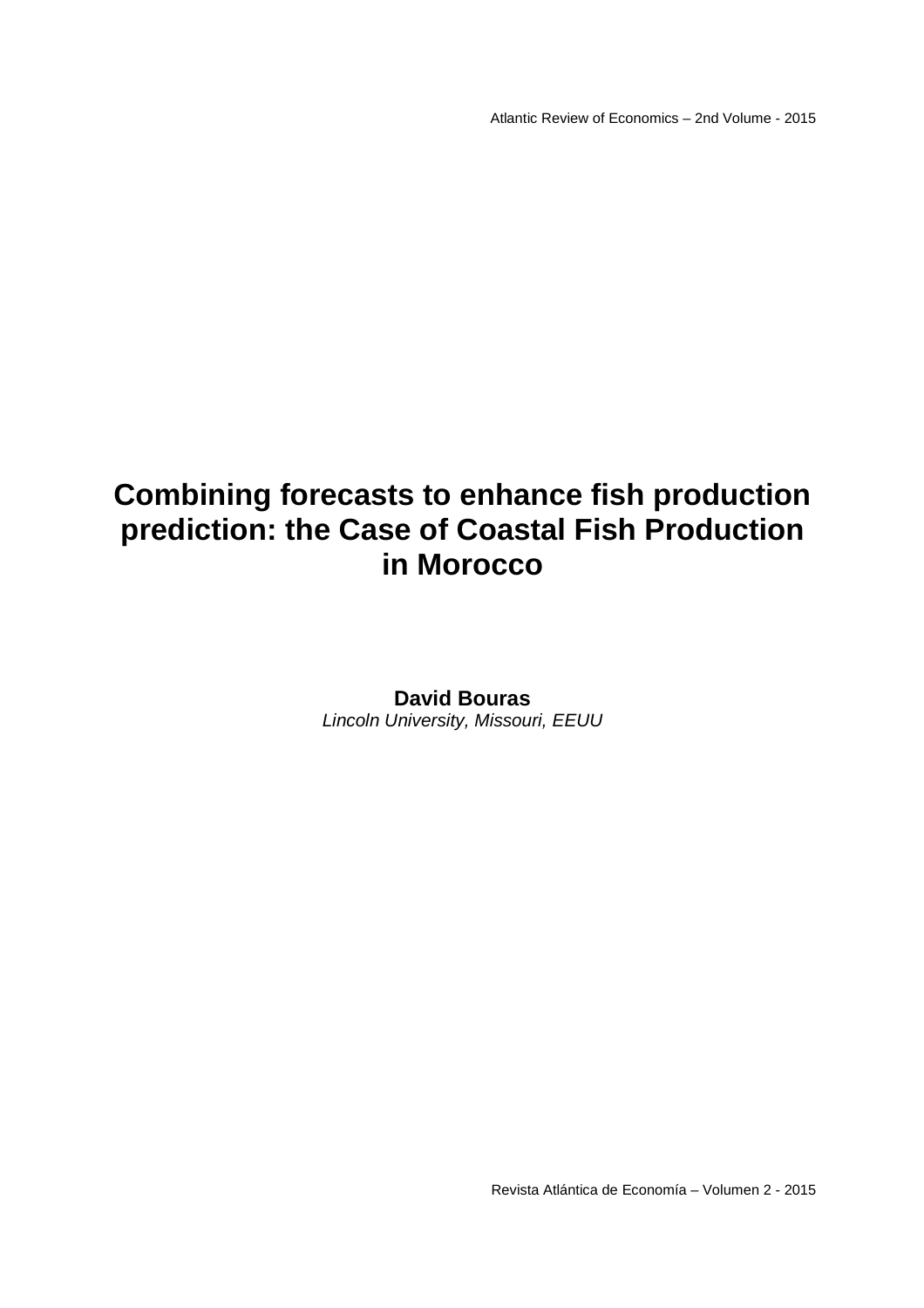## **Abstract**

This paper seeks to enhance forecast accuracy by combining three individual forecasting models. These models include: the Autoregressive Integrated Moving Average model (ARIMA), the Generalized Autoregressive Conditional Heteroscedastic model (GARCH), and the Census X11 model. Applied to the Moroccan coastal fish production, the empirical results show that in terms of predictive ability the composite model outperforms the individual forecasting models. In addition, the results reveal that the forecast accuracy gains arising from combining the individual forecasts range from nearly 8% to over 95%.

## **Resumen**

.

Este documento pretende mejorar la precisión del pronóstico mediante la combinación de tres modelos de pronóstico individuales. Estos modelos incluyen: el Modelo Autorregresivo Integrado de Media Móvil (ARIMA), el Modelo Generalizado Autorregresivo Condicional Heterocedástico (GARCH) y el Modelo de Censo X 11. Aplicado a la producción pesquera costera marroquí, los resultados empíricos muestran que, en términos de capacidad predictiva, el modelo compuesto supera a los modelos de pronósticos individuales. Además, los resultados revelan que las ganancias de la exactitud del pronóstico que surgen de la combinación de las predicciones individuales varían desde casi el 8 % a más del 95 %.

Key words: forecasting, composite model, fish production, Jel Codes: C53, C59, Q22.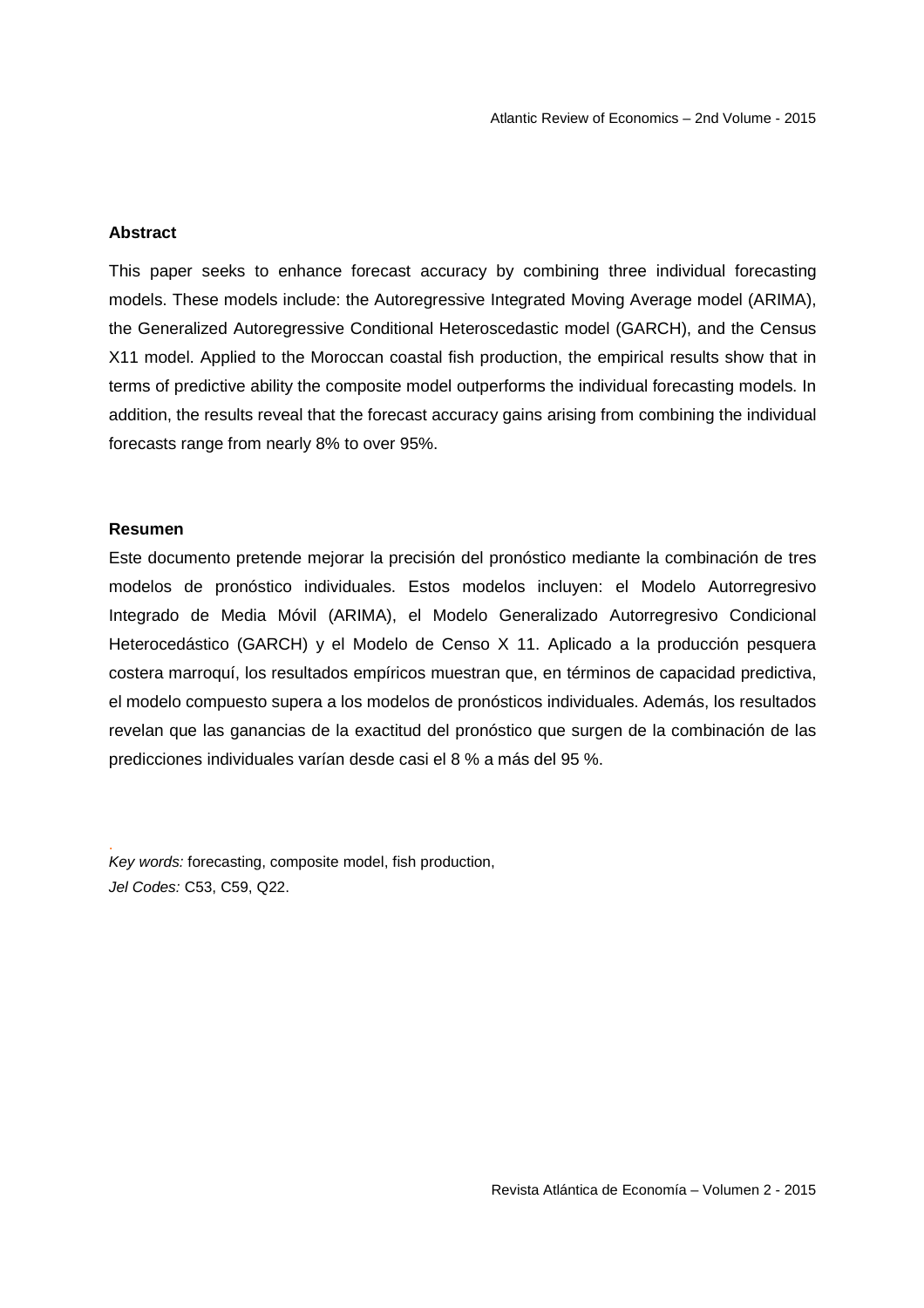# **1. Introduction**

 In an attempt to enhance prediction of coastal fish production in Morocco, this paper develops a composite forecasting model. Towards this end, the paper first develops individual forecasting models, including notably the Autoregressive Integrated Moving Average (ARIMA), the Generalized Autoregressive Conditional Heteroskedastic (GARCH), and the Census X11 models. The paper then combines these individual models into a composite forecasting model.

In a seminal article, Bates and Granger (1969) found that combining individual forecasts can significantly improve forecast accuracy. This finding is subsequently confirmed by the literature review in Clemen (1989). Since then combing forecasts has gained popularity among forecasters and academicians. Combining individual forecasts as a way of enhancing forecast accuracy has been used in a myriad of studies and fields. These include, among others, economics (e.g., Engle et al., 1984), accounting and finance (e.g., Newbold et al., 1987; Fan et al., 1996; Pemman, 1998), and psychology (e.g., Einhorn and Hogarth, 1975; Einhor et al., 1977), just to mention a few. This paper extends this line of literature to fisheries by developing a composite forecasting model to improve the prediction of coastal fish production in Morocco particularly pelagic and benthic fish production.

The coastal fish production in Morocco is primarily dominated by pelagic and benthic fish production. Taken together, pelagic and benthic fish production account for 79% of Morocco's total seafood production and generate nearly 4 billion MAD in revenues (MAPM, 2010).<sup>1</sup> Seafood production has increased markedly over the past three decades reaching nearly 1.14 million metric tons in 2010 and amounting to over 6.6 billion MAD (MAPM, 2010).

In fisheries and aquaculture, forecasting analysis has been the subject of a wide range of papers. These papers used a variety of models ranging from simple to more complex forecasting models. These forecasting models include: multivariate regression model (Wolff et al., 2007); artificial neutral networks model (Zhou et al., 2003); empirical Bayes method (Whiting et al., 2000); vector autoregressive model (Stergiou, 1991); classical additive decomposition, Holt Winters Exponential Smoothing, Auto Regressive

<u>.</u>

<sup>&</sup>lt;sup>1</sup> MAD refers to Moroccan Dirham. 1 US dollar is equivalent to 9.67 MAD.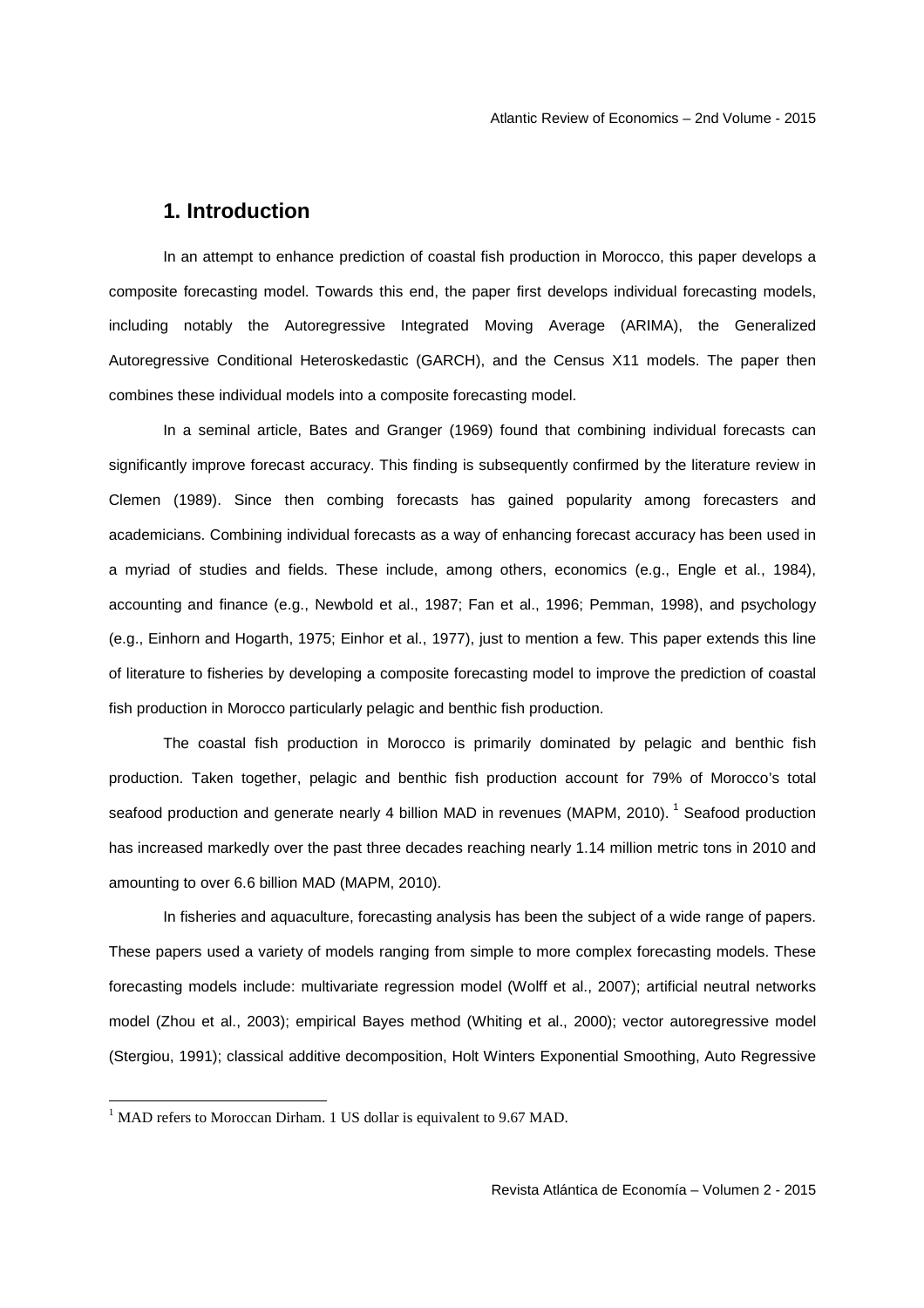Moving Average, Vector Auto Regression, and naïve models (Guttormsen, 1999). Univariate and multivariate autoregressive integrated moving average models (Tsitsika et al., 2007); and Bayesian hierarchical model (Yu and Leung, 2010).

The remainder of this paper proceeds as follows. The first section provides an overview about the Moroccan fish industry. The second section describes the data. The third section outlines the methodology. The fourth section tests the predictive ability of each forecasting model. The last section concludes the paper.

# **2. An Overview about the Moroccan Fishery Industry**

 Morocco has a coastline of nearly 3500 km stretching along the Atlantic Ocean and the Mediterranean Sea, and a maritime area of about one million square kilometer. Notwithstanding these natural attributes, fishing industry has a modest contribution to the Moroccan gross domestic product, ranging between 2% and 3% (MAPM, [2008]). In terms of employment, fishery industry accounts for 170, 000 jobs from direct employment and generates 4900, 000 jobs from indirect employment (MAPM, [2008]).

### 2.1. The structure of the fishery industry

The Moroccan fishery industry is composed of three sectors: aquaculture, sea fishing, and fish processing sectors. Aquaculture has a marginal contribution to the fish production in Morocco, accounting for less than 2% of total national fish production. According to a study by the Food and Agriculture Organization (FAO, 2004), aquaculture in Morocco consists of two components: inland aquaculture, and maritime aquaculture. While the former component is dominated by the production of European sea bass and gilthead sea bream, the latter component is dominated by the production of common carp (FAO, 2004). Fishing sector, on the other hand, is a key contributor to fish production, accounting for over 98%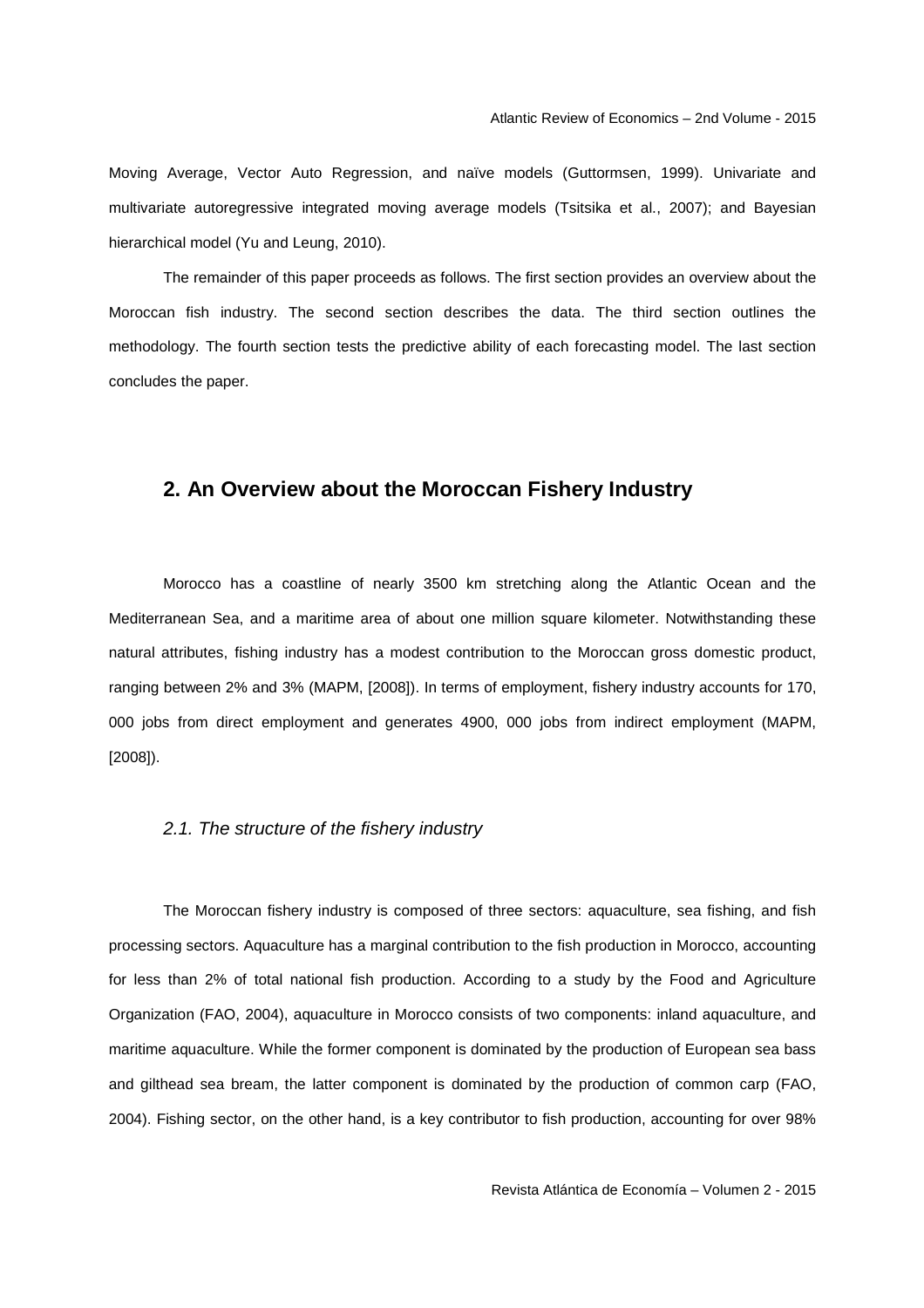of total fish production. Fishing sector consists of three major segments: artisanal and small-scale fishing, coastal fishing, and high-sea fishing (FAO, 2004).

The fish processing sector consists of 406 processing plants. These plants process fish into different forms, primarily frozen fish, fresh fish, and canned fish, accounting for 49%, 16% and 12% of total processed fish, respectively (MAPM, 2008). According to a report by the Ministry of Agriculture and Sea Fishing (2008), the processing industry is still grappling with inherent challenges, particularly capacity under-utilization; e.g., the rate of capacity utilization is less than 50%.

## 2.2. Seafood consumption and trade

In Morocco, fish is one of the key sources of protein, with a per capita consumption ranging from 10 to 12 Kg (MAPM, 2008). Per capita fish consumption is, however, characterized by wide regional variations. For example, per capita consumption in rural areas is 6.2 kg compared with 13.2 kg in urban areas (El Basri, 1998). The consumption of seafood products, however, is still lagging compared to that of other meats, particularly poultry and red meat. According to a study conducted by El Basri (1998), seafood products account for 29.2% of total meat consumption, compared with 37.5% and 33.3% for poultry and red meat, respectively.

Morocco is a net exporter of seafood products. According to the Ministry of Agriculture and Sea Fishing [2008], 70% of total fish production is exported, generating nearly 11.4 billion MAD in revenues. Fish exports consist primarily of frozen fish (36%), canned fish (31%), and fresh fish (12%). Although Morocco has free trade agreements with a range of countries, including the United States, Turkey, Egypt and Tunisia, its seafood exports are exclusively destined to the European Union Market, which accounts for over 65% of Morocco's total seafood exports (MAPM, 2010). The concentration of seafood exports on the European Union market can be attributed, in part, to its proximity and the implementation of trade association agreement.

Although the Moroccan fishery industry has experienced a significant growth and expansion in the last decades, it is still facing numerous challenges, including especially poor resource management; stiff competition and increasingly stringent foreign market requirements in terms of quality standards;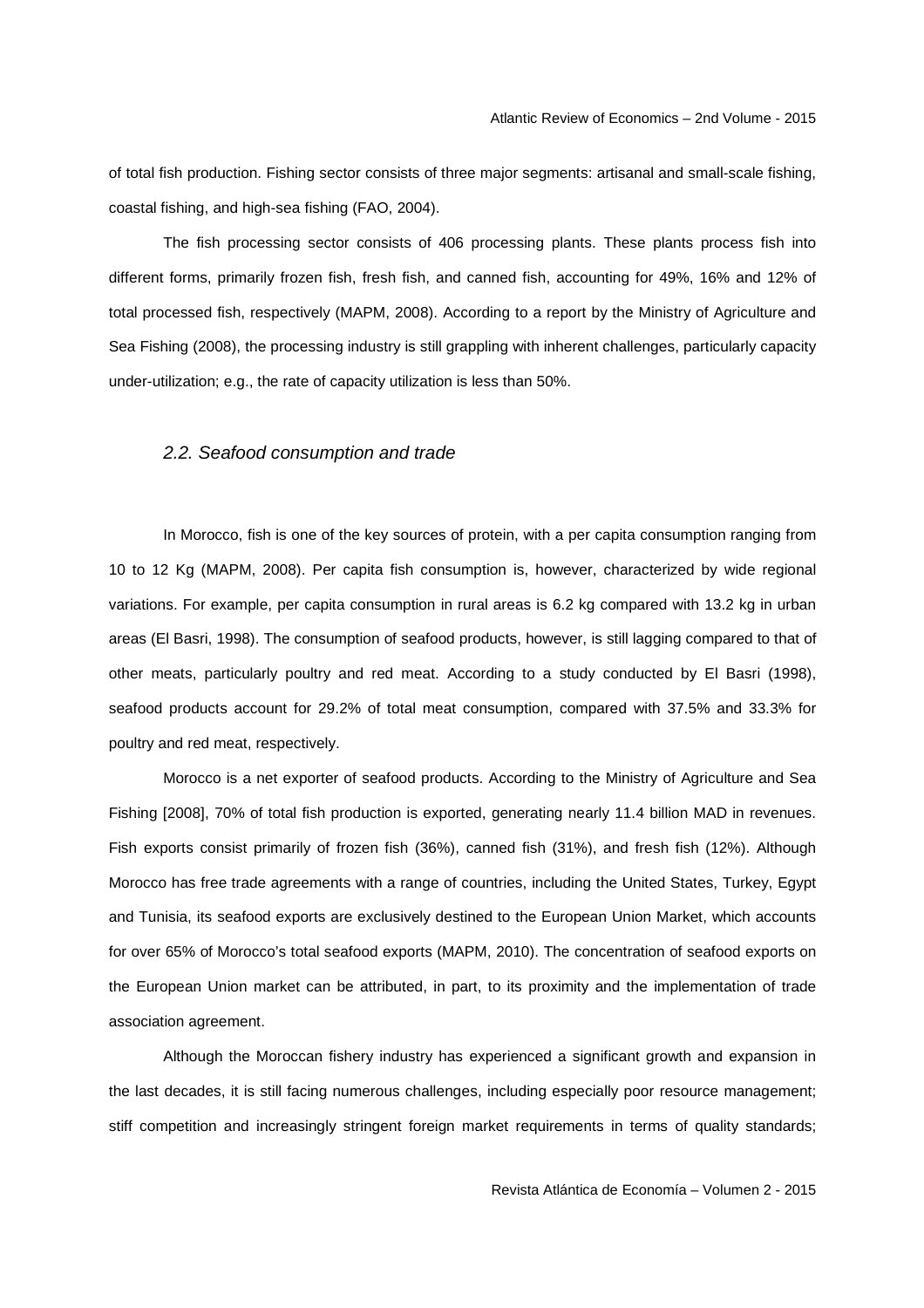inefficient distribution networks; poor performance of sea ports; and outdated legal, regulatory and sanitary frameworks (MAPM, 2007).

## **3. Data**

 In order to forecast pelagic and benthic fish production we use monthly data from December 2000 to December 2010. The data were collected from the Ministry of Agriculture and Sea Fishing (MAPM, 2010). Summary statistics for both benthic and pelagic fish production is provided in Table 1.

|                                                | Mean    | CV <sup>1</sup> | Median  | Max    | Min   |
|------------------------------------------------|---------|-----------------|---------|--------|-------|
| <b>Benthic Fish Production</b><br>(Metric Ton) |         |                 |         |        |       |
|                                                | 10026.3 | 29.9            | 9775    | 25490  | 3393  |
| Pelagic Fish Production<br>(Metric Ton)        |         |                 |         |        |       |
|                                                | 57990.7 | 45.6            | 53784.5 | 138026 | 16831 |

Table 1: Summary Statistics for Pelagic and Benthic Fish Production

<sup>1</sup>Coefficient of variation (%).

# **4. Methodology**

 In this paper, we use a tow-step procedure consisting of developing individual forecasting models and then combining them into a composite forecasting model. These individual forecasting models include: the Autoregressive Integrated Moving Average model (ARIMA), the Generalized Autoregressive Conditional Heteroskedastic model (GARCH), and the Census X11 model.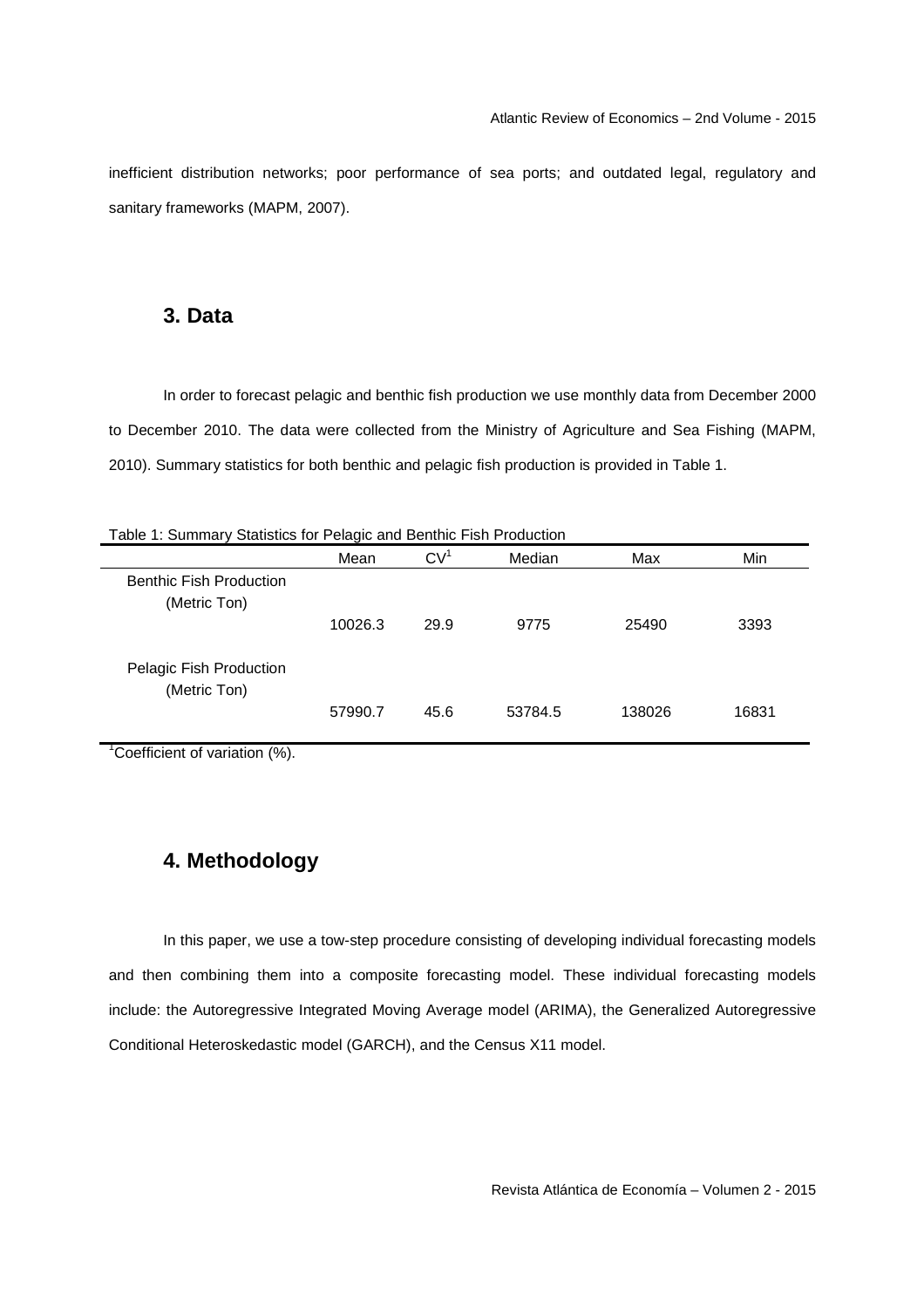#### 4.1. Individual Forecasting Models

 This section develops and estimates three individual forecasting models, which include the GARCH model, the ARIMA model, and the Census X-11 model.

#### **4.1.1. GARCH Model**

 The Generalized Autoregressive Conditional Heteroskedastic model, commonly known as GARCH model, was introduced by Bollerslev (1986). The GARCH model, which is an extension of the ARCH model developed by Engle (1982), combines both autoregressive lags (i.e., ARCH terms) and moving average lags (i.e., GARCH terms). Subsequently hybrid GARCH and ARCH models were developed and used. These include, among others, the Exponential GARCH model (Nelson, 1991); the Threshold ARCH and the Threshold GARCH models (Glosten et al., 1993; Zakoian, 1994). In this paper, the choice of the appropriate GARCH model for both benthic and pelagic fish production is made on the basis of statistical criteria. These include the Akaike information criterion; and the forecasting accuracy criteria which include the mean absolute percentage error (MAPE), the mean square error (MSE), and the R-squared.<sup>2</sup> The empirical results show that while the GARCH  $(1, 1)$  is the most appropriate model for pelagic fish production, the Symmetric EGARCH (1, 1) is the most appropriate model for benthic fish production. Specifically, the GARCH (1, 1) model can be written as,

(1)  
\n
$$
\begin{cases}\nQ_t^P = \beta_0 + \sum_{i=1}^{12} \beta_i Q_{t-i}^P + \varepsilon_t, \\
\varepsilon_t \sim N\left(0, \sigma_t^2\right), \text{ and} \\
\sigma_t^2 = \alpha_0 + \gamma_1 \sigma_{t-1}^2 + \alpha_t \varepsilon_{t-1}^2\n\end{cases}
$$

Where,  $Q_t^P$  is pelagic fish production.

<sup>&</sup>lt;sup>2</sup> The mean square error (MSE) is computed as the sum of square of forecast errors divided by the number of periods; the mean absolute percentage error (MAPE) is computed as the sum of the absolute percentage forecast errors divided by the number of periods; and the R-squared is the coefficient of determination, which is obtained by regressing the actual value on the forecasted value.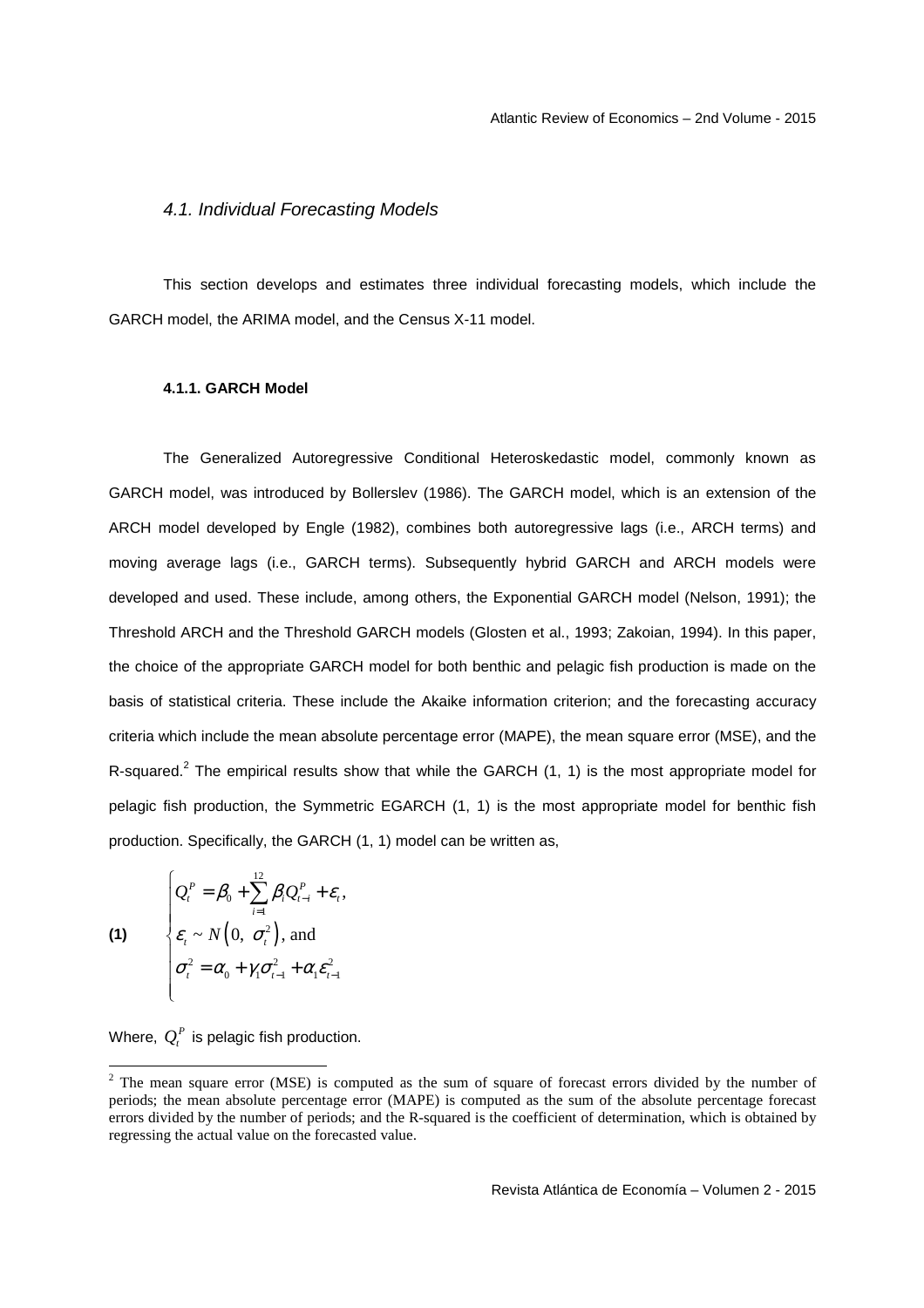The symmetric EGARCH (1, 1), on the other hand, can be written as

(2)  
\n
$$
\begin{cases}\nQ_t^B = \beta_0 + \sum_{i=1}^{12} \beta_i Q_{t-i}^B + \varepsilon_t, \\
\varepsilon_t \sim N\left(0, \sigma_t^2\right), \text{ and} \\
\log\left(\sigma_t^2\right) = \lambda_0 + \delta_1 \log\left(\sigma_{t-1}^2\right) + \lambda_1 \left|\frac{\varepsilon_{t-1}}{\sigma_{t-1}}\right.\n\end{cases}
$$

Where,  $\mathcal{Q}^{\scriptscriptstyle B}_{\scriptscriptstyle t}$  is benthic fish production. Parameter estimates for the GARCH and the EGARCH models are provided in table 2.

|                                       |                       | GARCH (1, 1) | Symmetric EGARCH(1, 1) |                   |
|---------------------------------------|-----------------------|--------------|------------------------|-------------------|
| Parameter                             | Estimate              | $SE^1$       | Estimate               | S.E. <sup>T</sup> |
| $\beta_{\raisebox{-0.75pt}{\tiny 0}}$ | 17815.500             | 10102.930    | 8668.275               | 4530.644          |
| $\beta_{\!\scriptscriptstyle 1}$      | 0.235                 | 0.051        | 0.008                  | 0.068             |
| $\beta_{\scriptscriptstyle 2}$        | 0.378                 | 0.076        | $-0.031$               | 0.111             |
| $\beta_{3}$                           | $-0.049$              | 0.049        | $-0.009$               | 0.091             |
| $\beta_{\scriptscriptstyle 4}$        | $-0.256$              | 0.072        | $-0.022$               | 0.082             |
| $\beta_{\scriptscriptstyle{5}}$       | $-0.063$              | 0.071        | $-0.061$               | 0.066             |
| $\beta_{\!\scriptscriptstyle 6}$      | 0.054                 | 0.069        | 0.193                  | $0.095$ "         |
| $\beta_{\scriptscriptstyle 7}$        | $-0.119$              | $0.066$ ***  | 0.051                  | 0.109             |
| $\beta_{\scriptscriptstyle 8}$        | $-0.081$              | 0.067        | $-0.092$               | 0.131             |
| $\beta_{\scriptscriptstyle{9}}$       | 0.185                 | 0.056        | $-0.061$               | 0.088             |
| $\beta_{\scriptscriptstyle{10}}$      | 0.180                 | 0.065        | $-0.066$               | 0.090             |
| $\beta_{11}$                          | $-0.129$              | $0.054$ **   | 0.060                  | 0.092             |
| $\beta_{12}$                          | 0.385                 | 0.053        | 0.160                  | $0.066$ **        |
| $\alpha_{0}$                          | 1.840E8               | 4.846E6      |                        |                   |
| $\gamma_{\scriptscriptstyle 1}$       | 0.820                 | 0.224        |                        |                   |
| $\alpha_{1}$                          | $-0.233$              | $0.091$ **   |                        |                   |
| $\lambda_{0}$                         |                       |              | 11.278                 | 5.163             |
| $\delta_{\rm i}$                      |                       |              | $-0.142$               | 0.185             |
| $\lambda_{1}$                         |                       |              | 0.299                  | 0.329             |
| $R^2$                                 | 57.19%                |              | 14.44%                 |                   |
| Log likelihood<br>$AI\check{C}^2$     | $-1467.845$<br>22.482 |              | $-1223.133$<br>18.774  |                   |

Table 2: Parameter Estimates for GARCH and EGARCH Models

Revista Atlántica de Economía – Volumen 2 - 2015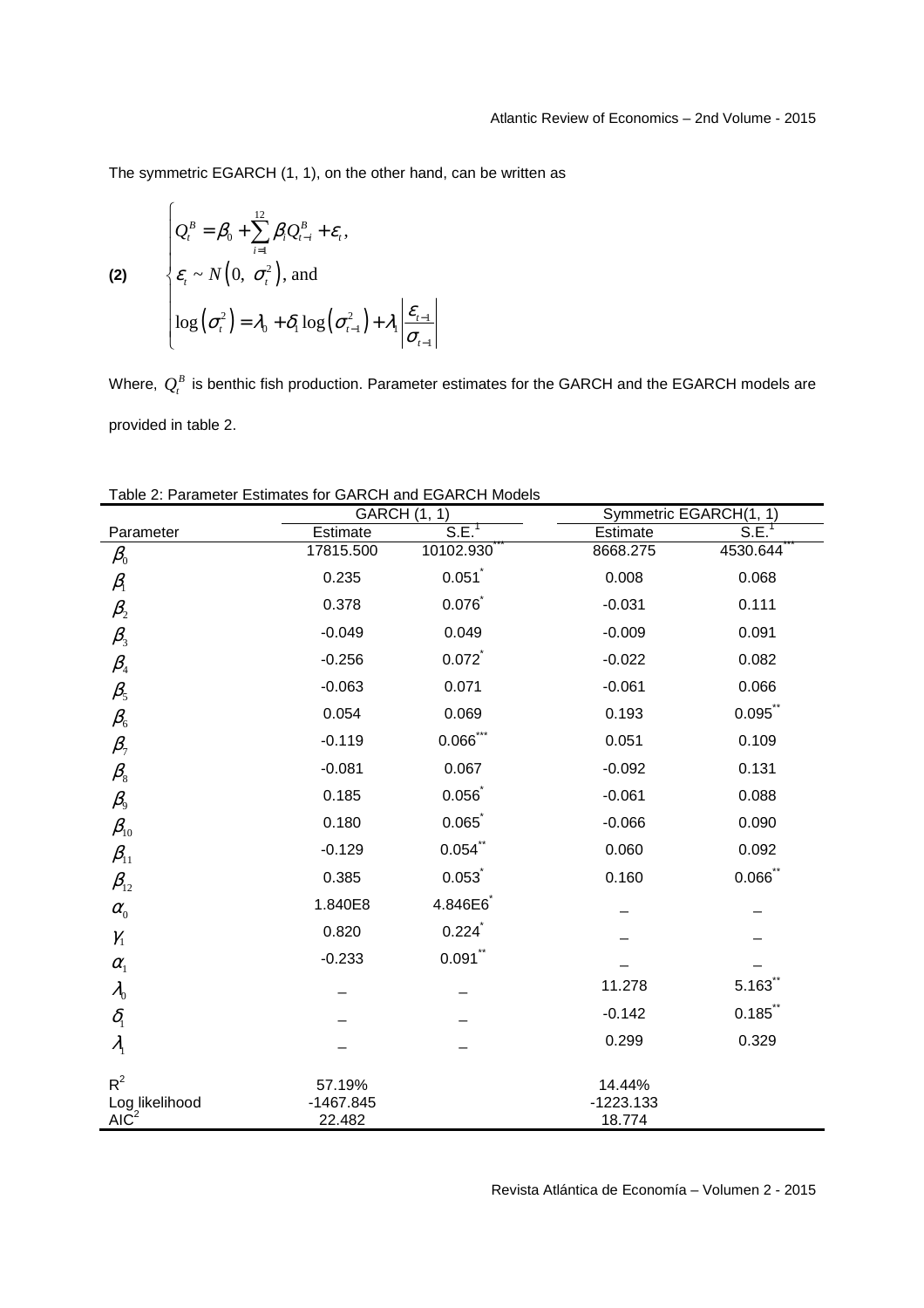1 Standard Error <sup>2</sup> Akaike Information Criterion Level of statistical significance: `, ``, ``` represents 1%, 5%, and 10%, respectively.

#### **4.1.2. ARIMA Model**

 The Auto Regressive Integrated Moving Average model, commonly referred to as ARIMA, was developed by Box and Jenkins (1970). The ARIMA models have been extensively used in fisheries and aquaculture. For instance, the ARIMA models have been used in Tsitsika et al., (2007) to predict anchovy, sardine, and horse mackerel catches in the Mediterranean Sea. In order to select the appropriate ARIMA models, we use the Akaike information criterion; and the forecasting accuracy criteria which include the mean absolute percentage error, the mean square error, and R-squared. The results reveal that the most appropriate ARIMA model for both pelagic and benthic fish production is ARMA (12, 11). Formally, the ARMA model for pelagic fish production can be expressed as

(3) 
$$
Q_t^P = \gamma_0 + \sum_{i=1}^{12} \gamma_i Q_{t-i}^P + \sum_{j=1}^{11} \theta_j \varepsilon_{t-j} + \varepsilon_t,
$$

Similarly the ARMA model for benthic fish production is given by

(4) 
$$
Q_t^B = \gamma_0 + \sum_{i=1}^{12} \gamma_i Q_{t-i}^B + \sum_{j=1}^{11} \theta_j \varepsilon_{t-j} + \varepsilon_t,
$$

Where,  $Q_t^B$  and  $Q_t^P$  are benthic fish production and pelagic fish production, respectively. Table 3 contains parameter estimates for the ARMA models for pelagic and benthic fish production.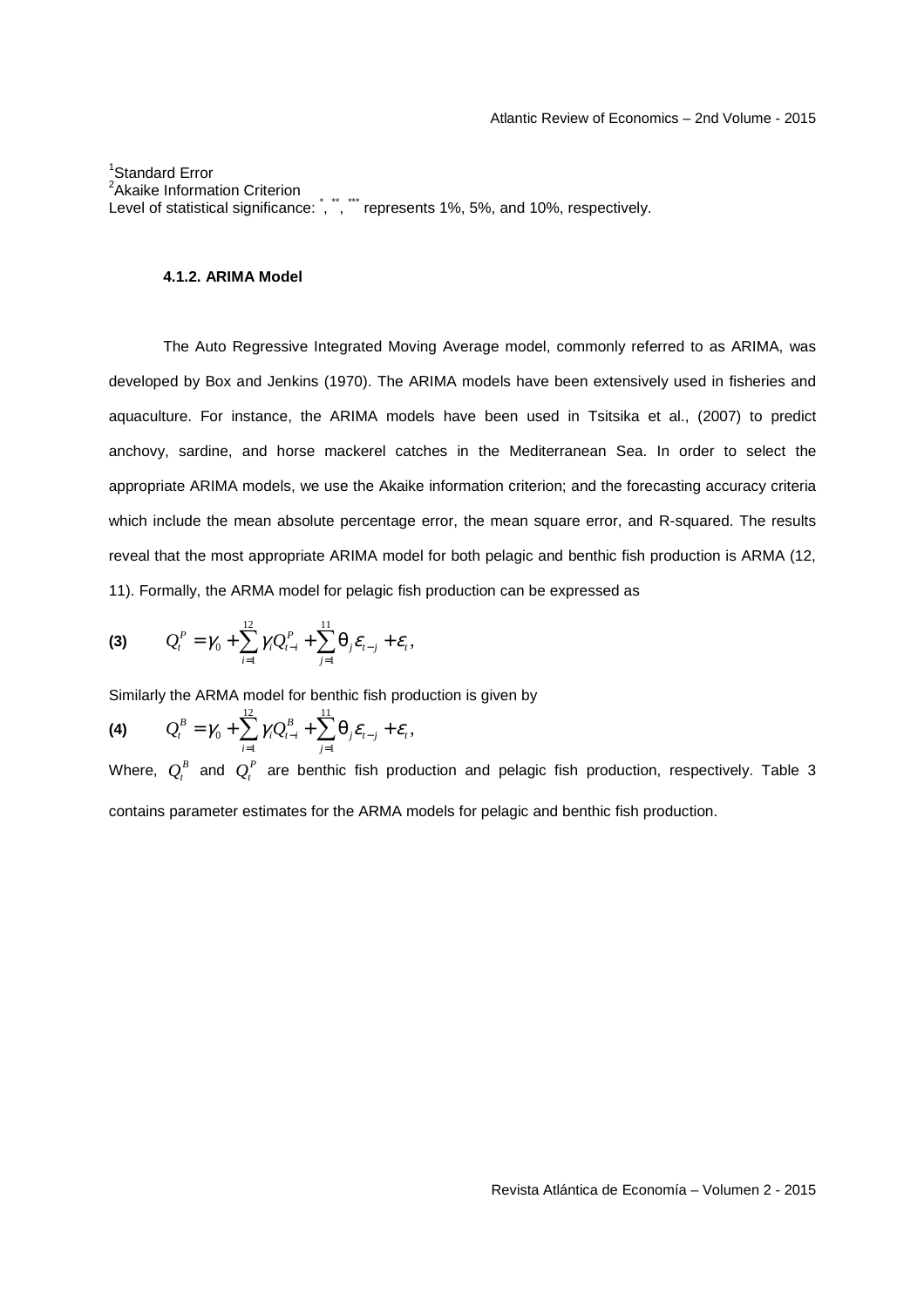|                                                                  | Pelagic Fish Production<br>ARMA (12, 11) |                       |                       | <b>Benthic Fish Production</b><br>ARMA (12,11) |  |
|------------------------------------------------------------------|------------------------------------------|-----------------------|-----------------------|------------------------------------------------|--|
| Parameter                                                        | Estimate                                 | S.E. <sup>1</sup>     | Estimate              | S.E. <sup>1</sup>                              |  |
| $\mathcal{Y}_0$                                                  | 59438.280                                | 1852.422              | 9754.695              | 656.963                                        |  |
| $\gamma_{\scriptscriptstyle 1}$                                  | $-0.786$                                 | 0.179                 | 0.281                 | 0.125                                          |  |
| $\mathcal{Y}_2$                                                  | $-0.641$                                 | 0.142                 | $-0.121$              | 0.075                                          |  |
| $\mathcal{V}_3$                                                  | $-0.416$                                 | $0.170$ **            | $-0.128$              | $0.068$ ***                                    |  |
| $\gamma_{\scriptscriptstyle 4}$                                  | $-0.349$                                 | $0.141$ <sup>**</sup> | 0.067                 | 0.070                                          |  |
| $\gamma_{5}$                                                     | $-0.269$                                 | $0.149$ ***           | $-0.015$              | 0.067                                          |  |
| $\gamma_{\scriptscriptstyle 6}$                                  | $-0.446$                                 | 0.109                 | 0.048                 | 0.0645                                         |  |
| $\gamma_{7}$                                                     | $-0.531$                                 | 0.139                 | $-0.112$              | 0.058                                          |  |
| $\mathcal{V}_8$                                                  | $-0.727$                                 | 0.146                 | 0.214                 | 0.065                                          |  |
| $\mathcal{V}_9$                                                  | $-0.493$                                 | 0.184                 | 0.050                 | 0.059                                          |  |
| $\mathcal{Y}_{10}$                                               | $-0.416$                                 | 0.134                 | $-0.163$              | 0.067                                          |  |
| $\gamma_{11}$                                                    | 0.076                                    | 0.148                 | 0.503                 | 0.081                                          |  |
| $\gamma_{12}$                                                    | 0.432                                    | 0.085                 | 0.113                 | 0.116                                          |  |
| $\boldsymbol{\theta}_1$                                          | 0.997                                    | 0.217                 | $-0.212$              | 0.086                                          |  |
| $\boldsymbol{\theta}_2$                                          | 1.176                                    | 0.181                 | 0.071                 | 0.091                                          |  |
| $\theta_3$                                                       | 0.923                                    | 0.235                 | 0.152                 | 0.094                                          |  |
| $\theta_4$                                                       | 0.772                                    | 0.220                 | $-0.078$              | 0.091                                          |  |
| $\theta_{5}$                                                     | 0.526                                    | 0.226                 | 0.008                 | 0.094                                          |  |
| $\boldsymbol{\theta}_6$                                          | 0.684                                    | 0.183                 | 0.124                 | 0.085                                          |  |
| $\theta$ <sub>7</sub>                                            | 0.758                                    | 0.198                 | 0.119                 | 0.084                                          |  |
| $\theta_{8}$                                                     | 1.042                                    | 0.187                 | $-0.317$              | 0.095                                          |  |
| $\theta_{9}$                                                     | 0.890                                    | 0.225                 | $-0.228$              | 0.079                                          |  |
| $\boldsymbol{\theta}_{10}$                                       | 1.086                                    | 0.149                 | 0.317                 | 0.078                                          |  |
| $\theta_{11}$                                                    | 0.214                                    | 0.182                 | $-0.809$              | 0.097                                          |  |
| $R^2$                                                            | 74.04%                                   |                       | 51.52%                |                                                |  |
| Log likelihood<br>$AI\check{C}^2$<br><sup>1</sup> Standard Error | $-1442.950$<br>22.227                    |                       | $-1188.581$<br>18.372 |                                                |  |

| Table 3: Parameter Estimates for ARMA Models |  |
|----------------------------------------------|--|
|----------------------------------------------|--|

Level of statistical significance: `, ``, ``` represents 1%, 5%, and 10%, respectively.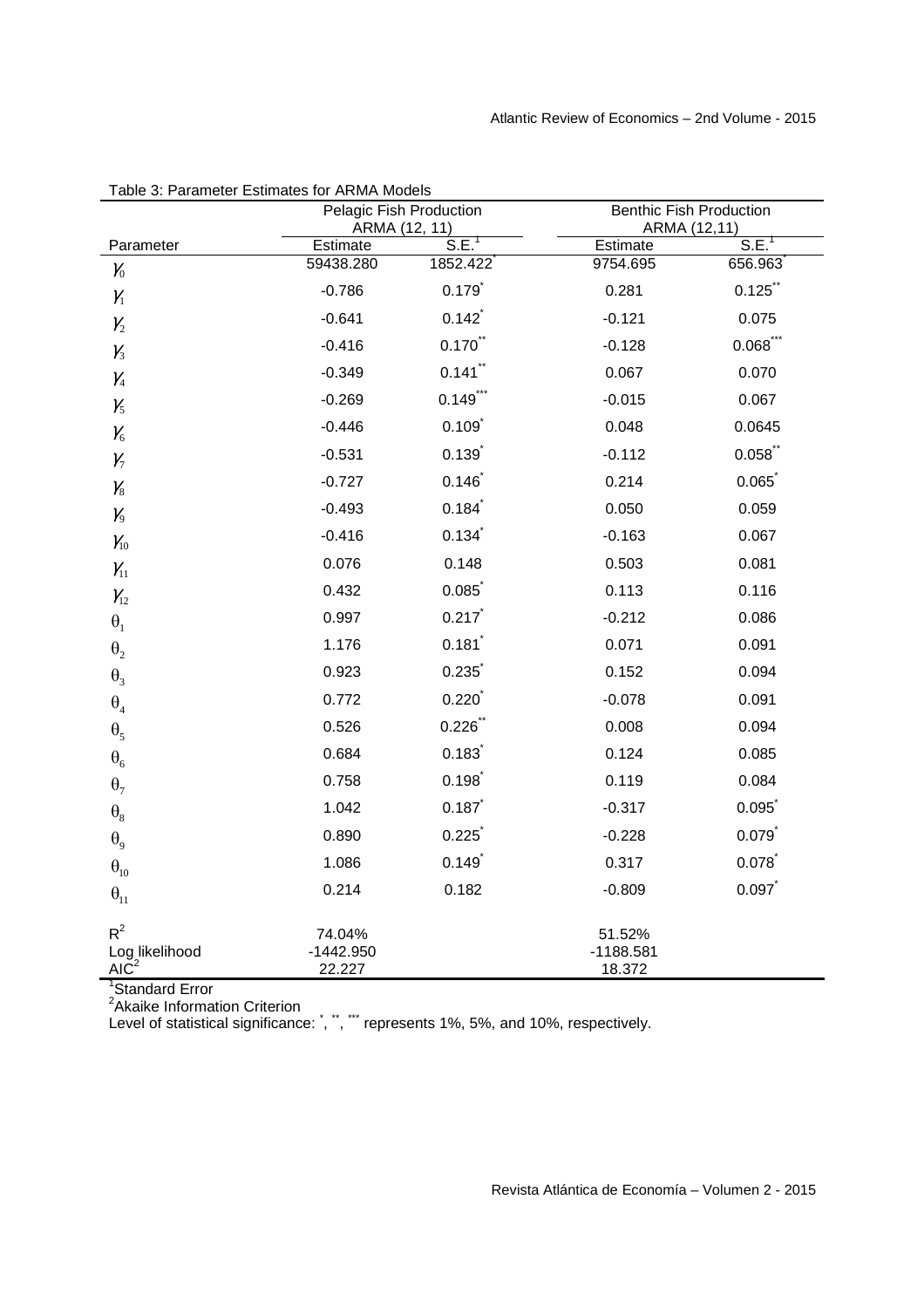#### **4.1.3. Census X11 Model**

 The Census II X-11 model is an improved seasonal decomposition method, which consists of separating the trend-cycle component from the seasonal and irregular components of an economic time series. This method has several positive features compared with earlier seasonal decomposition methods (see, Shiskin et al., 1967).

## 4.2. Composite Forecasting Model

 Having estimated the individual forecasting models, the next step is to use these models to construct a composite forecasting model. The composite forecasting model is a linear combination of the GARCH model, the ARIMA model, and the Census X11 model. Formally, the composite forecasting model can be expressed as:

(5) 
$$
F_C = \omega_1 F_{GA} + \omega_2 F_{AR} + \omega_3 F_{CX},
$$

where,  $F_c$  is the composite forecast;  $F_{_{AR}}$  is the ARIMA model forecast;  $F_{_{GA}}$  is the GARCH model forecast;  $F_{cx}$  is the Census X11 model forecast; and  $\omega_1$ ,  $\omega_2$  and  $\omega_3$  are weights associated with each individual forecasting model.

There is an extensive literature regarding the selection of the weights associated with each individual forecasting model. For instance, Makridakis and Winkler (1983), and Zou et al., (2007) used a simple average. Winkler and Makridakis (1983) used a variety of variance-covariance combination techniques. Clemen (1986), on the other hand, used a multiple linear regression consisting of the actual value, as the dependent variable, and the forecasted values of each individual forecasting model as the independent variables. The estimates of the weights are the Ordinary Least Squares estimates of the coefficients associated with each individual forecasting model in the multiple linear regression model. In addition, Clemen (1986) looked at different scenarios including restricting the coefficients associated with each individual forecasting model to add up to one; and including an intercept with and without restricting the coefficients to sum up to one. Lastly, Bayesian procedure has been used in Walz and Walz (1989), and in Min and Zellner (1993).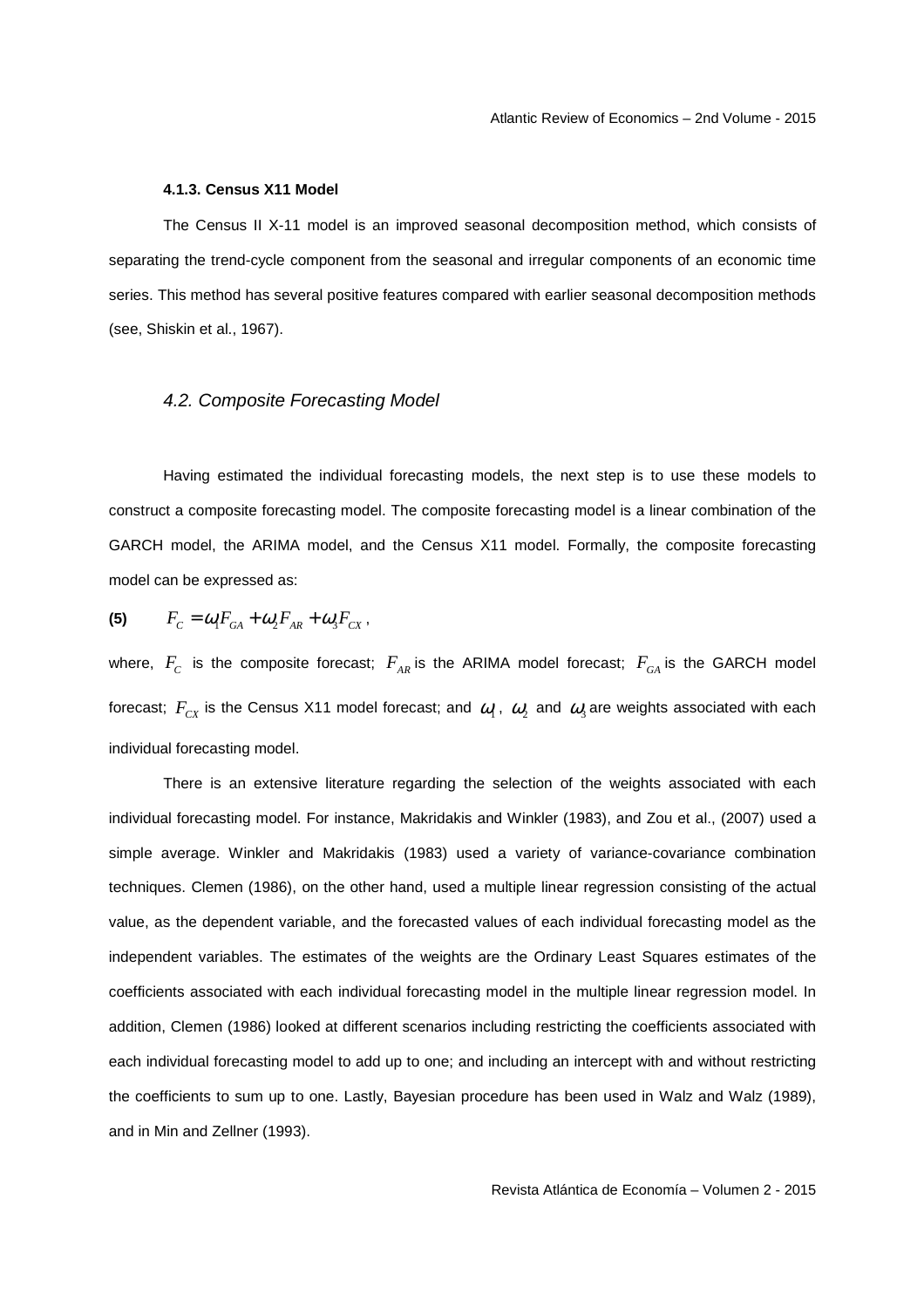Because there is no a priori theoretical or empirical background concerning the selection of the weights, our strategy is to use different techniques and then choose the technique that yields the lowest root-mean-square error (RMSE); i.e., the technique with the highest forecast accuracy. To estimate the coefficients associated with each individual forecasting model (equation 5); that is,  $\omega_1$ ,  $\omega_2$  and  $\omega_3$ , we use simple average, constrained minimization and unconstrained minimization. The constrained minimization consists of minimizing the mean square error of the composite forecast such that the weights add up to one; the unconstrained minimization, on the other hand, consists of minimizing the mean square error without imposing any constraint on the weights (a detailed formulation of the constrained and unconstrained minimization problem is provided in the Appendix). The weight estimates for the composite forecasting models for pelagic and benthic fish production are reported in Table 4.

| able 4. Weight Estimates for the Composite Models |                     |                                |                  |                   |
|---------------------------------------------------|---------------------|--------------------------------|------------------|-------------------|
|                                                   |                     |                                |                  |                   |
| Method                                            | $\omega_{\text{I}}$ | $\omega$ ,                     | $\omega_{\rm s}$ | RMSE <sup>1</sup> |
|                                                   |                     | Pelagic Fish Production        |                  |                   |
| Simple Average                                    | 1/3                 | 1/3                            | 1/3              | 12371.34          |
| <b>Constrained Minimization</b>                   | $-0.3867$           | 1.0396                         | 0.3471           | 8891.24           |
| Unconstrained Minimization                        | $-0.3904$           | 1.0405                         | 0.3608           | 8864.74           |
|                                                   |                     | <b>Benthic Fish Production</b> |                  |                   |
| Simple Average                                    | 1/3                 | 1/3                            | 1/3              | 1780.02           |
| <b>Constrained Minimization</b>                   | $-0.1420$           | 0.4260                         | 0.7160           | 1471.44           |
| Unconstrained Minimization                        | $-0.1342$           | 0.4423                         | 0.7082           | 1462.29           |

## Table 4: Weight Estimates for the Composite Models

<sup>1</sup>Root Mean Square Error is defined as the square root of the Mean Square Error (MSE).

 Because the unconstrained minimization has the lowest root mean square error, we choose this technique to estimate the weights associated with each individual forecasting model and thus construct composite forecasting models for both pelagic and benthic fish production. Monthly pelagic fish production for 2010 from the composite forecasting model, the GARCH model, the ARIMA model and the CensusX11are shown in Table 5 and figure 1.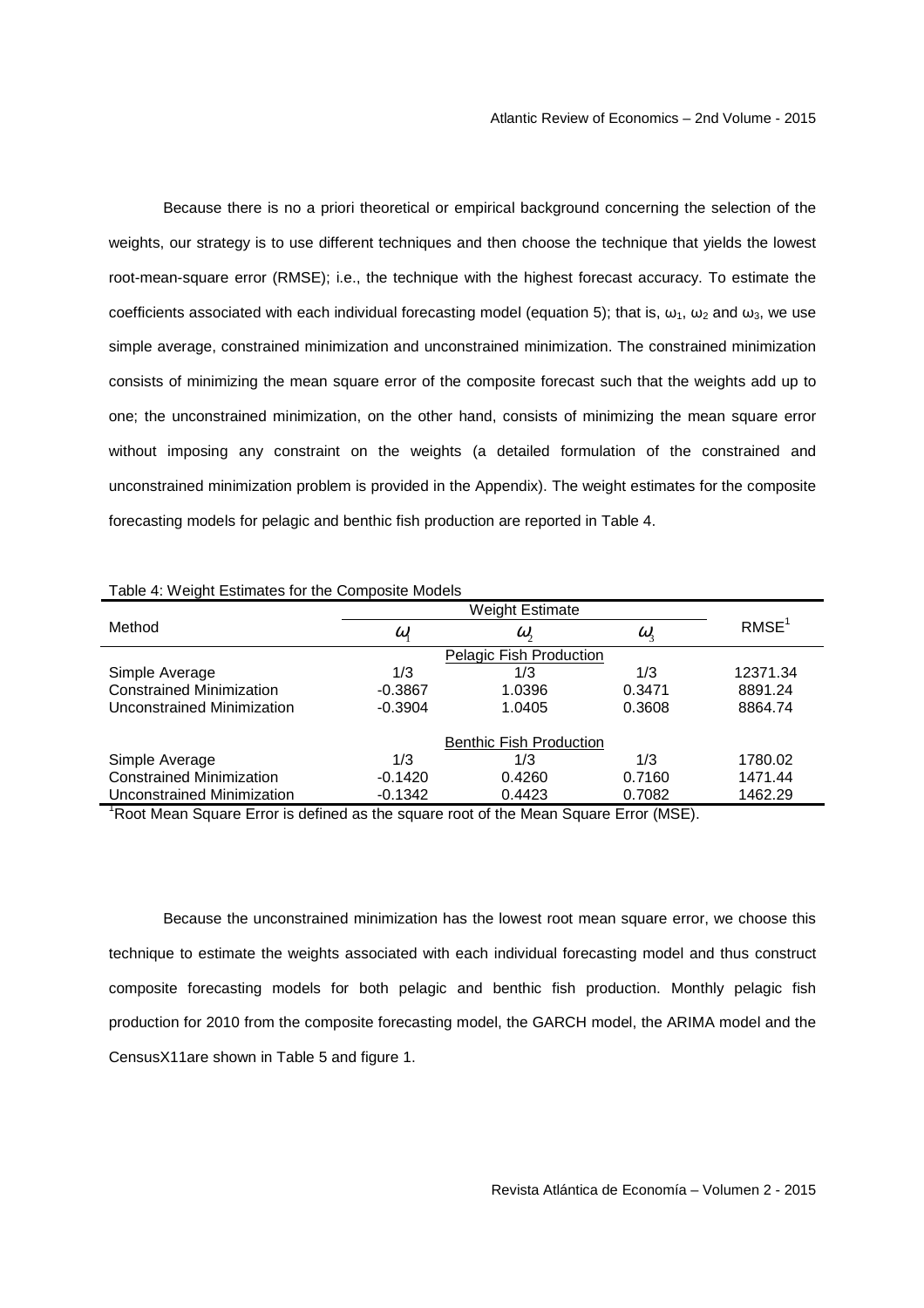|           |                     |              | <b>Forecasted Value</b> |            |           |
|-----------|---------------------|--------------|-------------------------|------------|-----------|
| Month     | <b>Actual Value</b> | <b>GARCH</b> | ARIMA                   | Census X11 | Composite |
| January   | 63367               | 44407.28     | 55588.14                | 58.171.43  | 63246.98  |
| February  | 42675               | 33739.45     | 34895.21                | 41.732.71  | 42841.20  |
| March     | 49891               | 42812.84     | 48554.25                | 45.172.27  | 47805.98  |
| April     | 50338               | 42445.16     | 42941.70                | 47.638.18  | 48490.31  |
| May       | 44153               | 51512.13     | 46926.26                | 50.653.74  | 49525.87  |
| June      | 69785               | 60978.57     | 62750.36                | 72.291.96  | 74054.08  |
| July      | 92734               | 77059.45     | 70172.41                | 92.033.98  | 90995.55  |
| August    | 118246              | 96366.33     | 103671.70               | 107.130.73 | 111252.8  |
| September | 70616               | 91877.59     | 73452.01                | 85.744.90  | 79850.04  |
| October   | 103257              | 111788.30    | 108810.20               | 111.414.36 | 111543.20 |
| November  | 33013               | 62483.50     | 55164.79                | 62.047.47  | 60070.29  |
| December  | 54127               | 55783.97     | 58811.92                | 50,028.66  | 51496.10  |
|           |                     |              |                         |            |           |

Table 5: Actual and Forecasted Monthly Value for Pelagic Fish Production for 2010



**Fig. 1**: Actual and Forecasted Monthly Values for Pelagic Fish Production for 2010

 Monthly benthic fish production for 2010 from the composite forecasting model, the EGARCH model, the ARIMA model, and the CensusX11 model are shown in Table 5 and figure 2.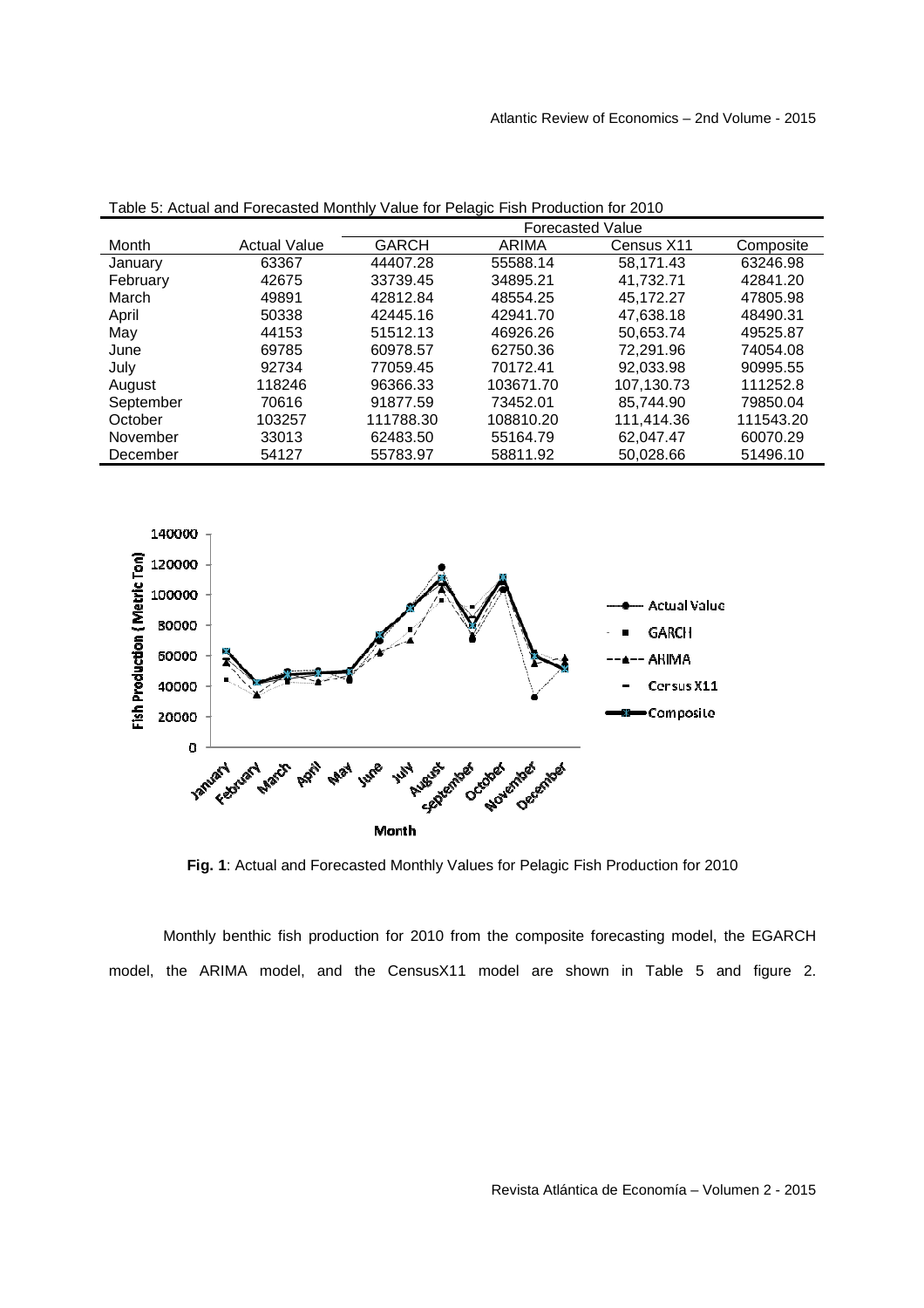|           |                     |               |          | <b>Forecasted Value</b> |           |
|-----------|---------------------|---------------|----------|-------------------------|-----------|
| Month     | <b>Actual Value</b> | <b>EGARCH</b> | ARIMA    | Census X11              | Composite |
| January   | 13381               | 10645.81      | 9067.31  | 13,056.25               | 12,699.71 |
| February  | 9070                | 11267.92      | 10940.29 | 11,932.06               | 11.522.01 |
| March     | 11322               | 9442.53       | 10261.55 | 11,150.85               | 10,726.71 |
| April     | 10007               | 9686.49       | 9175.32  | 10,220.44               | 10,806.81 |
| May       | 6941                | 9739.45       | 10930.76 | 5.699.26                | 6.215.59  |
| June      | 7973                | 10379.21      | 7807.36  | 9.229.25                | 9.637.94  |
| July      | 9204                | 10441.53      | 10078.33 | 9,860.10                | 10,050.71 |
| August    | 9361                | 9734.54       | 10016.90 | 8.326.84                | 8,936.52  |
| September | 6863                | 10355.22      | 9749.91  | 7.070.19                | 7,416.71  |
| October   | 8324                | 10548.69      | 8506.94  | 7.617.54                | 8.536.82  |
| November  | 3393                | 8430.49       | 10226.59 | 3,958.13                | 5,056.68  |
| December  | 7286                | 10909.69      | 7596.30  | 6,543.75                | 7,124.56  |

Table 5: Actual and Forecasted Monthly Values for Benthic Fish Production for 2010



**Fig. 2**: Actual and Forecasted Monthly Values for Benthic Fish Production for 2010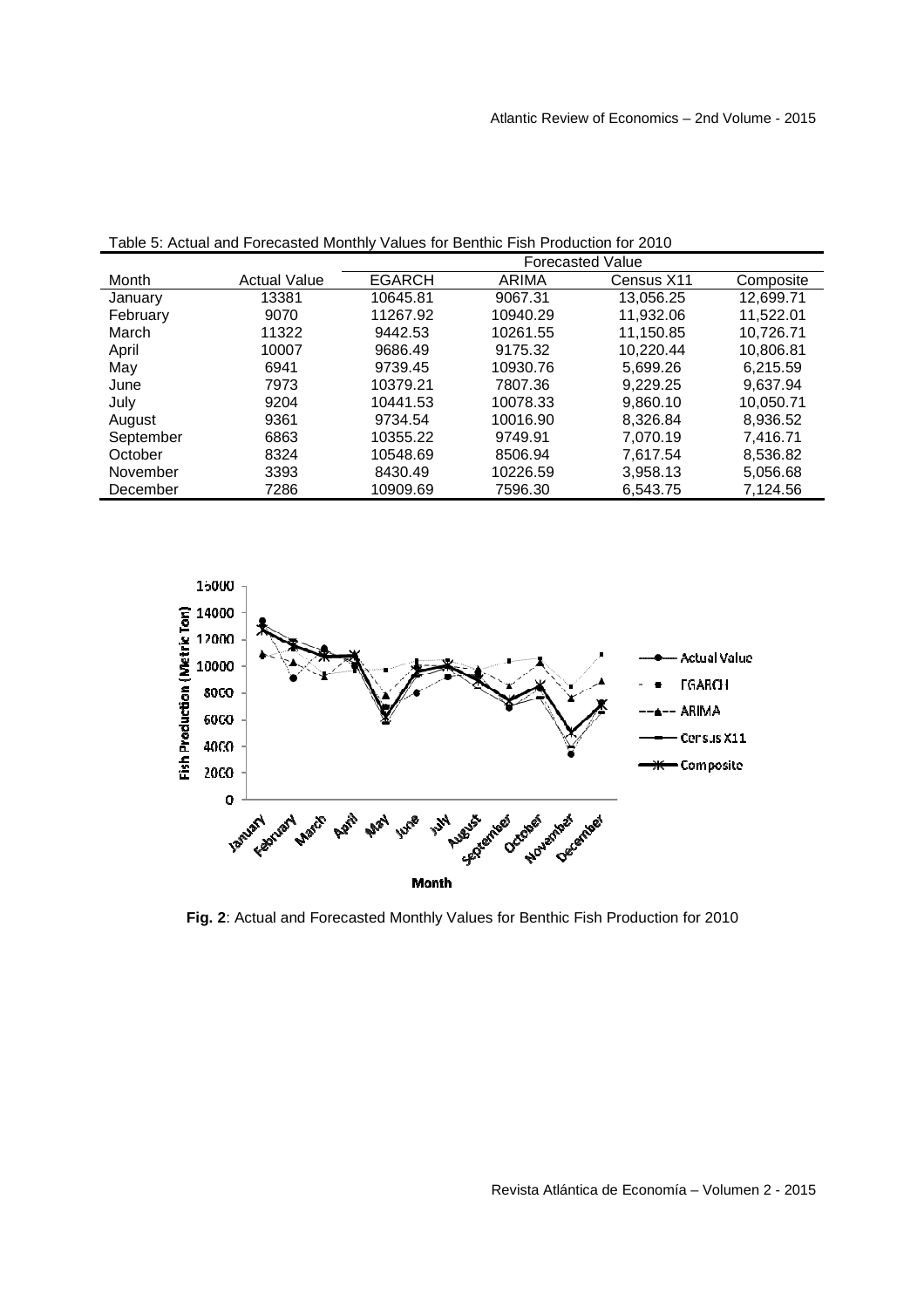# **5. Predictive Ability Assessment**

 To gauge the predictive ability of each model, we use forecasting accuracy measures. These measures include: the root-mean-square error (RMSE), the mean absolute percentage error (MAPE), and R-squared ( $R^2$ ). Table 6 contains accuracy measures for each forecasting model. A mere glance at the results clearly indicates that the composite model outperforms the individual forecasting models regardless of the accuracy measure used both for pelagic and benthic fish production. The Census X11 model has the best predictive ability both for pelagic and benthic fish production compared with the remaining individual forecasting models. The GARCH and the EGARCH models have the least predictive ability.

|                          | <b>Accuracy Measure</b> |                                |       |
|--------------------------|-------------------------|--------------------------------|-------|
|                          | <b>RMSE</b>             | <b>MAPE</b>                    | $R^2$ |
| <b>Forecasting Model</b> |                         | (%)                            | (%)   |
|                          |                         | Pelagic Fish Production        |       |
| <b>GARCH Model</b>       | 17372.30                | 27.60                          | 58.68 |
| ARMA Model               | 13527.77                | 21.13                          | 74.22 |
| Census X11 Model         | 9540.97                 | 13.71                          | 86.87 |
| <b>Composite Model</b>   | 8864.74                 | 13.53                          | 88.89 |
|                          |                         | <b>Benthic Fish Production</b> |       |
| <b>EGARCH Model</b>      | 2616.00                 | 19.34                          | 10.51 |
| ARMA Model               | 1969.35                 | 16.04                          | 52.24 |
| Census X11 Model         | 1747.30                 | 12.09                          | 66.67 |
| Composite Model          | 1462.44                 | 11.34                          | 73.43 |

Table 6: Predictive Ability Assessment

 To compute forecast accuracy gains arising from combining forecasts, we use the root mean square error for the composite model as a benchmark. As such the forecasting accuracy gain is defined as the difference between the root mean square error of each individual forecasting model and that of the composite model scaled by the root mean square error of the composite model. A comparative analysis of forecasting accuracy gains arising from using the composite forecasting model compared to using individual forecasting models is reported in Table 7. A casual look at the results shows that the forecast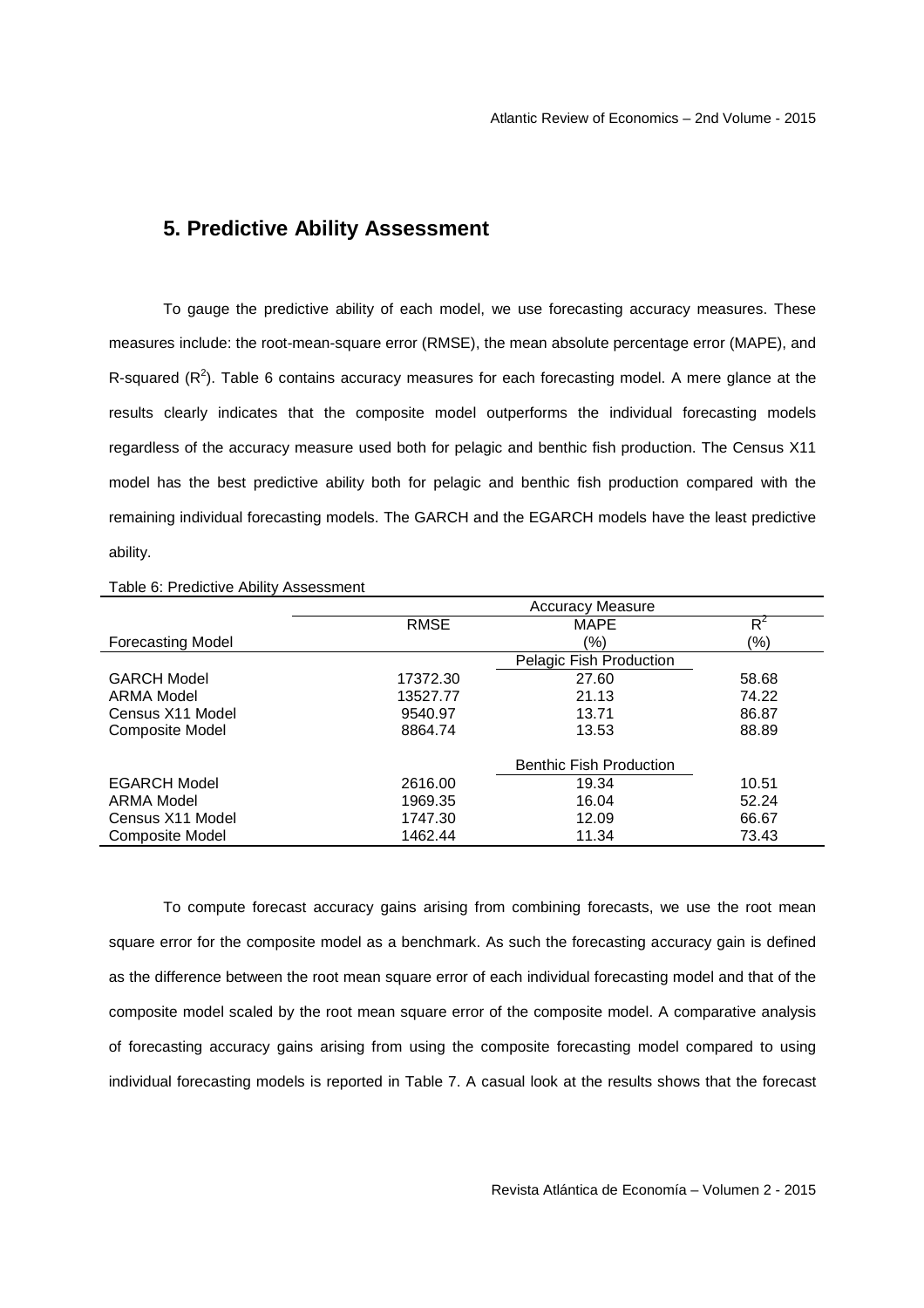accuracy gains due to combining forecasts range from 7.6% to 96% for pelagic fish production, and from

19.5% to nearly 79% for benthic fish production.

|  |  | Table 7: Comparative analysis |  |
|--|--|-------------------------------|--|
|--|--|-------------------------------|--|

|                                  | <b>Forecast Accuracy Gain</b> |
|----------------------------------|-------------------------------|
|                                  | (%)                           |
| Pelagic Fish Production          |                               |
| <b>GARCH vs Composite Model</b>  | 95.97                         |
| ARMA vs Composite Model          | 52.60                         |
| Census X11 vs Composite Model    | 7.63                          |
| <b>Benthic Fish Production</b>   |                               |
| <b>EGARCH vs Composite Model</b> | 78.88                         |
| ARMA vs Composite Model          | 34.66                         |
| Census X11 vs Composite Model    | 19.48                         |

# **6. Conclusion**

 The major objective of this paper is to develop a composite forecasting model in order to improve the prediction of the Moroccan coastal fish production particularly pelagic and benthic fish production. To this end, the paper combines three individual forecasting models, including the Autoregressive Integrated Moving Average model (ARIMA), the Generalized Autoregressive Conditional Heteroskedastic model (GARCH), and the Census X11 model in such a way as to enhance forecast accuracy. The empirical results show that the composite forecasting model outperforms the individual forecasting models. The results also reveal that forecast accuracy gains arising from combining forecasts range from 7.6% to 96% for pelagic fish production, and from 19.5% to nearly 79% for benthic fish production.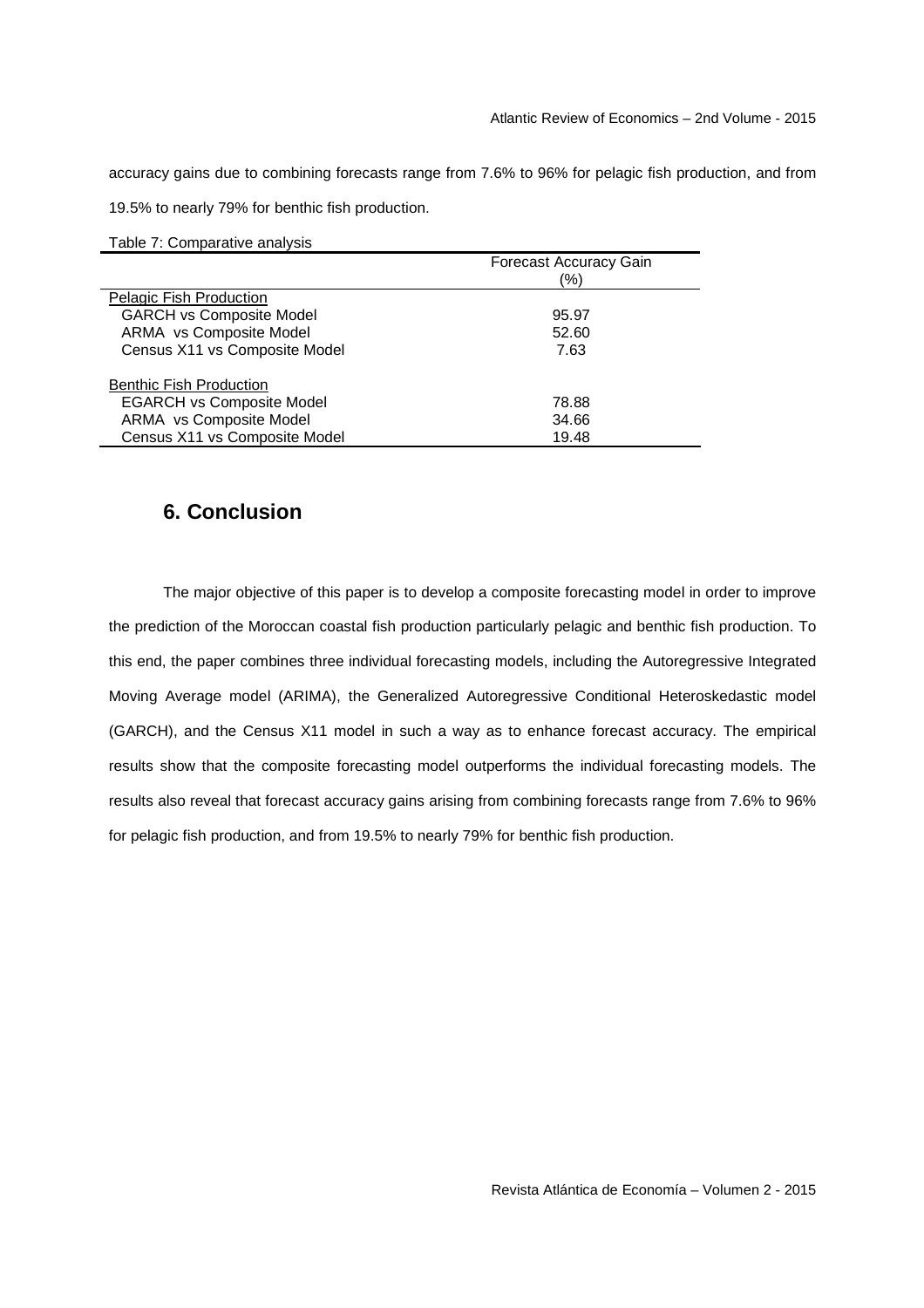# **References**

- Bates, J. M. and Granger, C. W. J. (1969) The Combination of Forecasts, Operational Research Quarterly, 20, 451-468.
- El Basri, K. (1998) Contribution a l' etude de la consummation des produits de la mer au Maroc Mémoire d'Ingénieur en Agronomie, Institut Agronomique et Vétérinaire Hassan II, Rabat.
- Bollerslev, T. (1986) Generalized autoregressive conditional heteroscedasticity, Journal of Economics, 31, 307-327.
- Box, G. E. P. and Jenkins, G. (1970) Time series analysis, forecasting and control, Holden-Day, San Francisco, CA.
- Clemen, R. T. (1989) Combining forecasts: a review and annotated bibliography with discussion, International Journal of Forecasting, 5, 559-608.
- Clemen, R. T. (1986), Linear constraints and the efficiency of combined forecasts, Journal of forecasting, 5, 31-38.
- Einhorn, H.J. and Hogarth, R.M. (1975) Unit weighting schemes for decision making, Organizational Behavior and Human Performance, 13, 171-192.
- Einhorn, H.J., Hogarth, R.M. and Klempner, E. (1977), Quality of group judgment, Psychological Bulletin, 84, 158-172.
- Engle, R. F. (1982) Autoregressive conditional heteroscedasticity with estimates of the variance of United Kingdom inflation, Econometrica,. 50, 987-1007.
- Engle, R.F., Granger, C.W.J. and Kraft, D.F. (1984), Combining Competing Forecasts of In flation Using a Bivariate ARCH Model, Journal of Economic Dynamics and Control 8, 151-165.
- Fan, D. K. Lau, K.N. and Leung, P.L. (1996), Combining ordinal forecasts with an application in a financial market, Journal of Forecasting, 15, 37–48.
- Food and Agriculture Organization of the United Nations (FAO), (2004), National Aquaculture Sector Overview: Morocco. (http://www.fao.org/fishery/countrysector/11 naso\_morocco/en).
- Glosten, L., Jagannathan, R. and Runkle, D. (1993), On the relation between expected value and the volatility of the nominal excess return on stocks, Journal of Finance, 48, 1779-1801.
- Guttormsen, A.G. (1999), Forecasting weekly salmon prices: risk management in fish farming, Aquaculture Economics and Management, 3(2), 159-166.
- Makridakis, S. and Winkler, R.L. (1983), Averages of Forecasts: Some Empirical Results, Management Science, 29, 987-996.
- Min, C.K. and Zellner, A. (1993) Bayesian and Non-Bayesian Methods for Combining Models and Forecasts with Applications to Forecasting International Growth Rates, Journal of Econometrics, 56, 89-118.

Ministère de l' Agriculture et de la Pêche Maritime (MAPM), (2008), Strategie de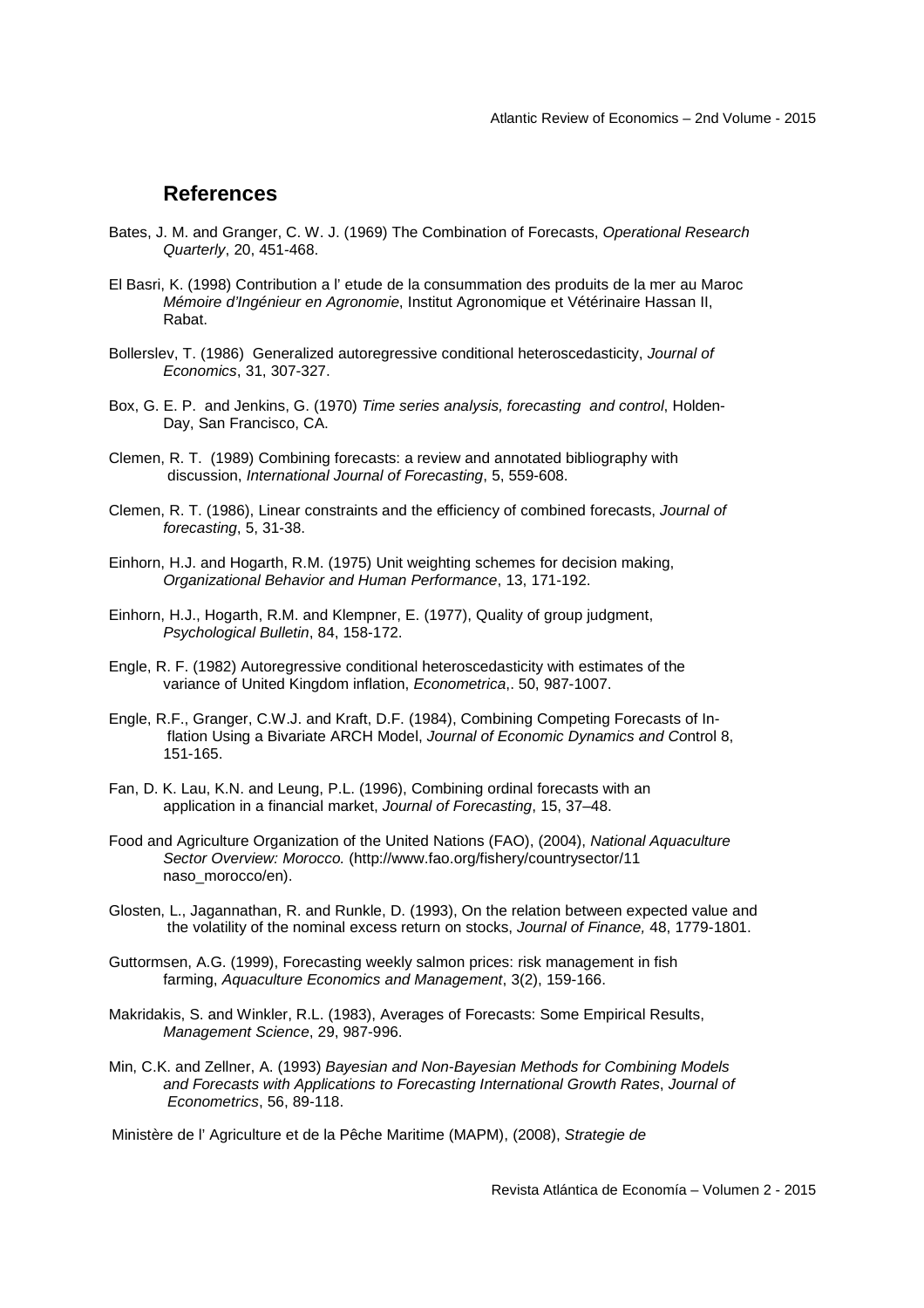developpement et de competitivite du secteur halieutique. Rabat, Maroc

- Ministère de l' Agriculture et de la Pêche Maritime (MAPM), (2010) Departement de la Peche Maritime. La Mer en Chiffres et Rapport D' activites, Rabat, Maroc.
- Nelson, D.B. (1991) Conditional heteroskedasticity in asset returns: A new approach, Econometrica, 59, 347-370.
- Newbold, P. Zumwalt, J. K. and Kannan, S. (1987) Combining forecasts to improve earnings per share prediction: An examination of electric utilities, International Journal of Forecasting, 3, 229-238.
- Penman, S.H. (1998), Combining Earnings and Book Value in Equity Valuation, Contemporary Accounting Research, 15, 291-324.
- Shiskin, J., Young, A. H. and Musgrave, J.C. (1967), The X-11 Variant of the Census Method II Seasonal Adjustment Program, Technical Paper 15(Revised), Washington, D.C., Bureau of the Census.
- Stergiou, K. I. (1991) Describing and forecasting the sardine-anchovy complex in the eastern Mediterranean using Vector Auto Regressions, Fisheries Research, 11(2),127-14.
- Tsitsika, E., Maravelias, C. D. and Haralabous, J. (2007), Modeling and forecasting pelagic fish production using univariate and multivariate ARIMA models, Fisheries Science, 73, 979-988.
- Whiting, D. G., Tolley, H. D. and Fellingham, G. W. (2000), An empirical Bayes procedure for adaptive forecasting of shrimp yield, Aquaculture,182, 215-228.
- Wolff, M. Taylor, M. Mendo, J. and Yamashiro, C. (2007), A catch forecast model for the Peruvian scallop (Argopecten purpuratus) based on estimators of spawning stock and settlement rate, Ecological Modeling, 209, 333-341.
- Yu, R. and Leung, P. (2010) A Bayesian hierarchical model for modeling white shrimp (Litopenaeus vannamei) growth in a commercial shrimp farm, Aquaculture, 306: 205- 210.
- Walz, D.T. and Walz, D.B. (1989) Combining Forecasts: Multiple Regression Versus a Bayesian Approach, Decision Sciences, 20, 77-89.
- Winkler, R.L. and Makridakis, S. (1983) The Combination of Forecasts, Journal of the Royal Statistical Society, Series A, 146, 150-157.
- Zakoïan, J.M. (1994) Threshold Heteroskedastic Models, Journal of Economic Dynamics and Control, 18, 931-955.
- Zou, H. F., Xia, G. P., Yang, F.T. and Wang, H.Y. (2007) An investigation and comparison of artificialneural network and time series models for Chines food grain price forecasting, Neurocomputing, 70, 2913-2923.